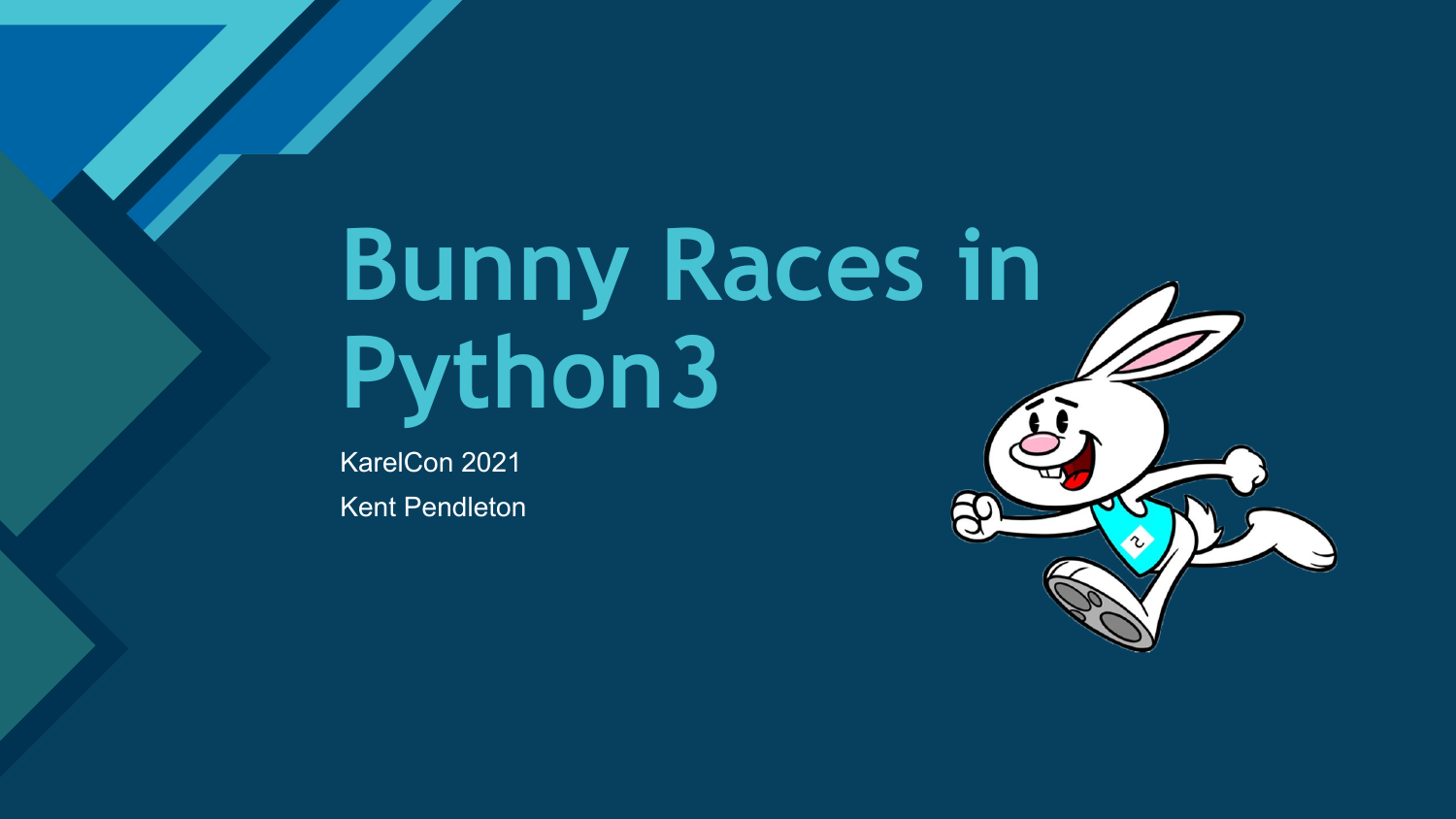# **The Basics**

**Click to edit Master title style**

Bunny Races in Python3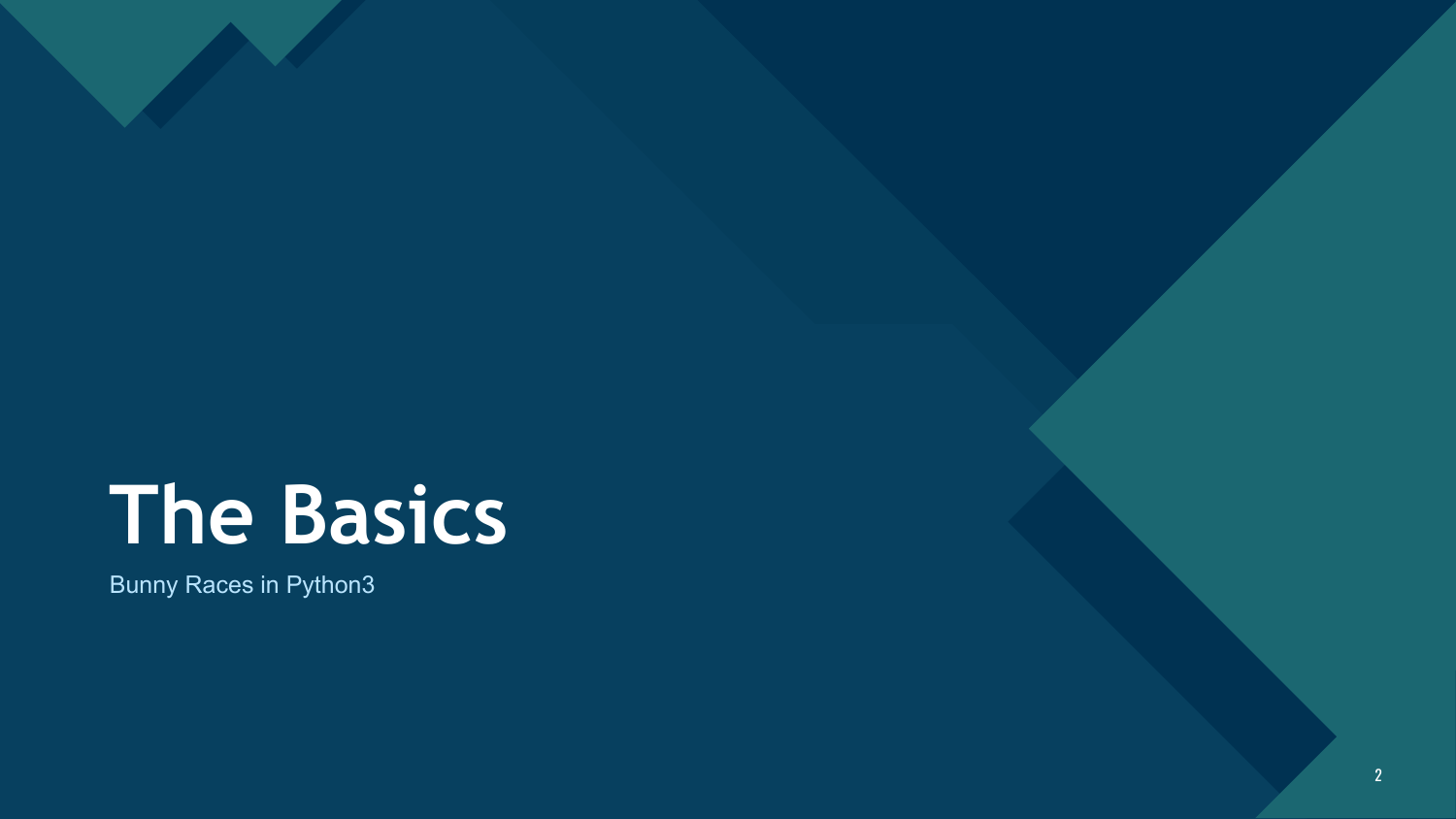## Welcome to the Bunny Races!



## **How many hops, on average, will it take the bunny to finish a race?**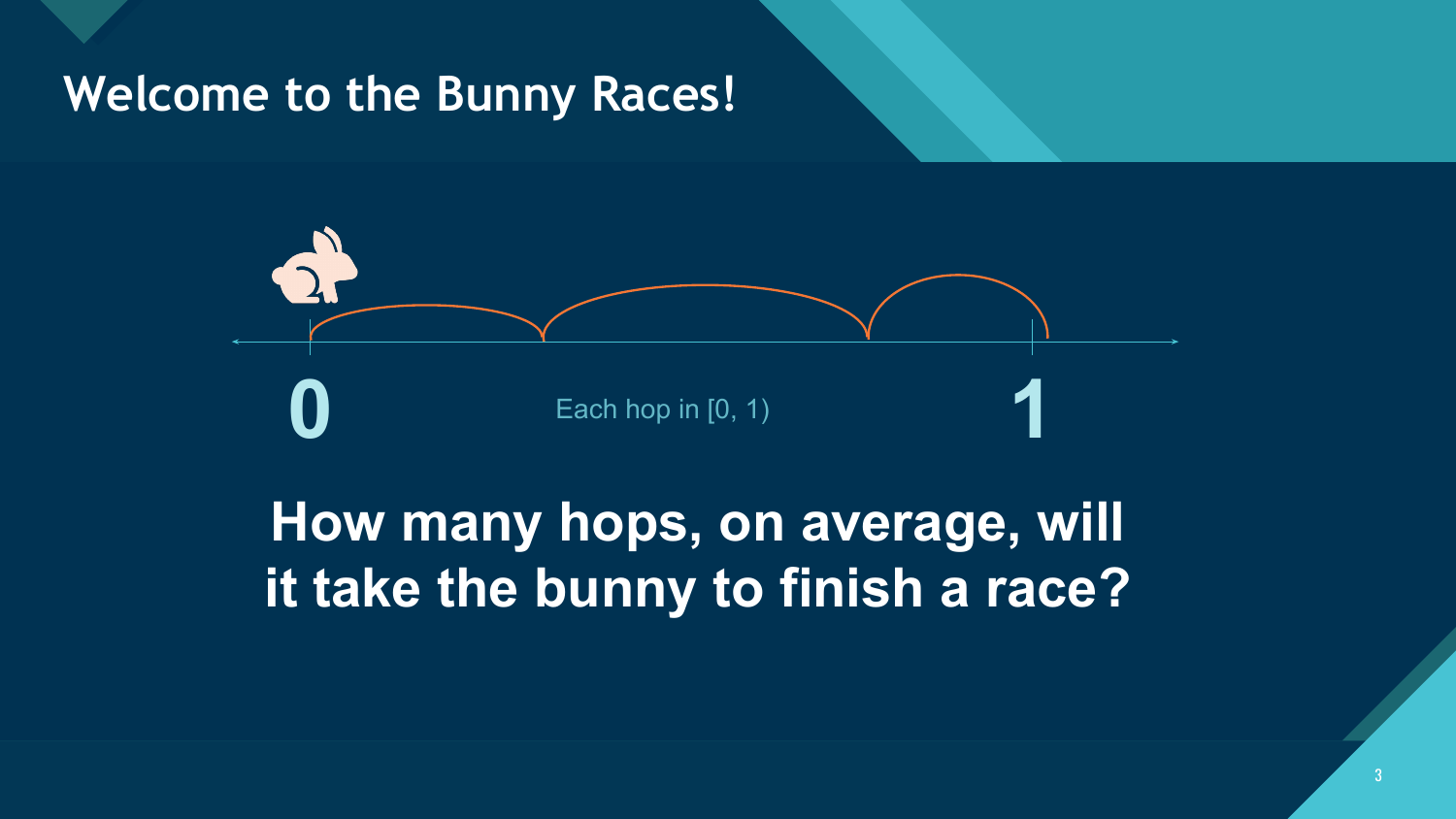## **Expected Outcomes: Monitored and Summarized**

===== Bunny Races! ===== How many bunnies to race? ('0' to quit): 5 Show each run? (y/n): y  $1: 2$  $2:4$ 3: 6 4: 2 5: 3 ----- Summary Statistics ----  $n = 5$  $Sum = 17$ Average  $= 3.4$ Minimum  $= 2$ Maximum = 6 Frequencies: [0, 2, 1, 1, 0, 1] How many bunnies to race? ('0' to quit): 0

Thanks for using our app!

===== Bunny Races! ===== How many bunnies to race? ('0' to quit): 5000 Show each run? (y/n): n ----- Summary Statistics ----  $n = 5000$  $C<sub>11</sub>$ 

Frequencies:  $\sim$  25, 25, 6] How many bunnies to race? ('0' to quit): 0

Censored!

Thanks for using our app!

Average = 2.7154

Minimum = 2

Maximum = 7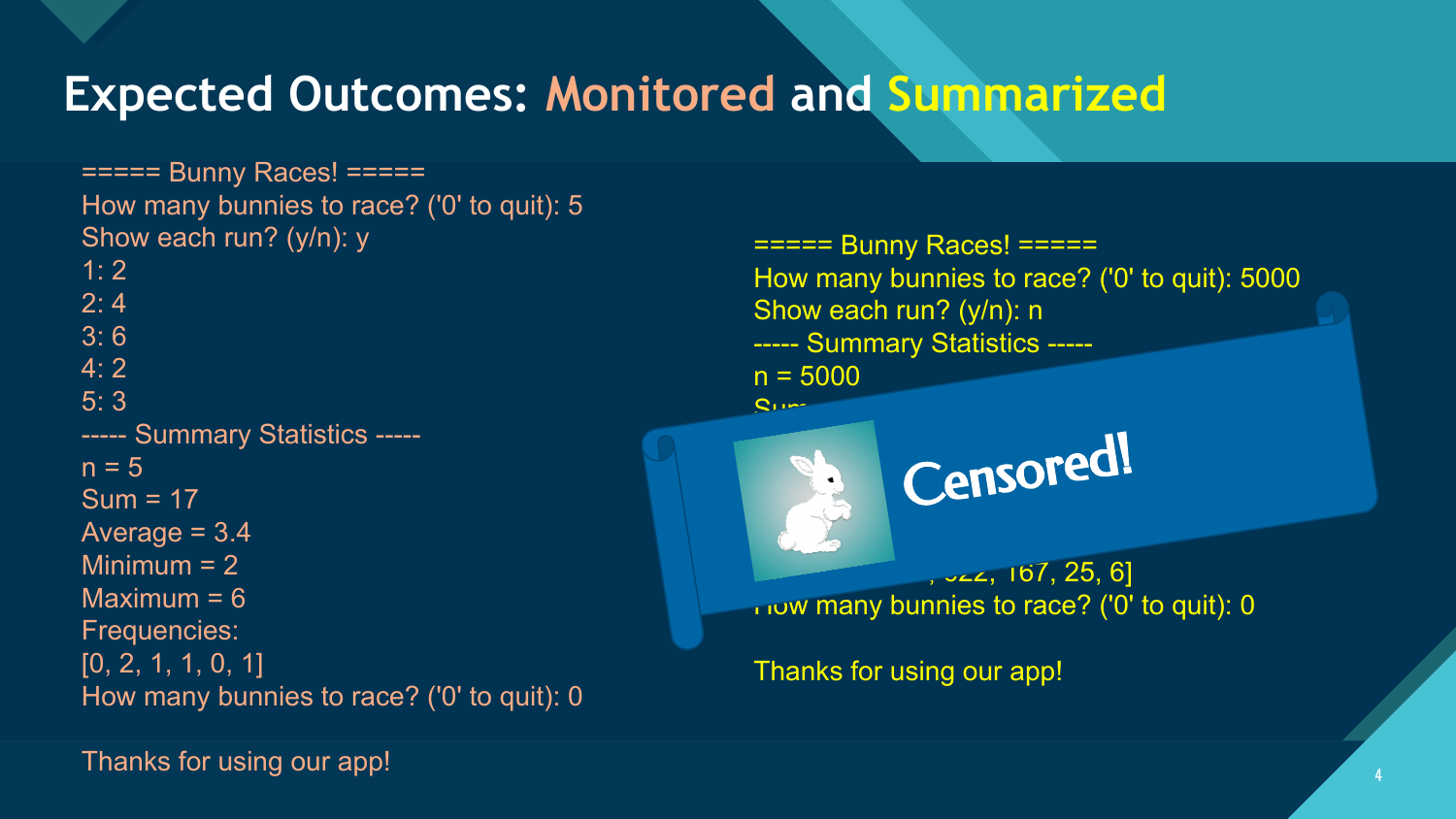## **Python3 Coding Framework**

Bunny Races in Python3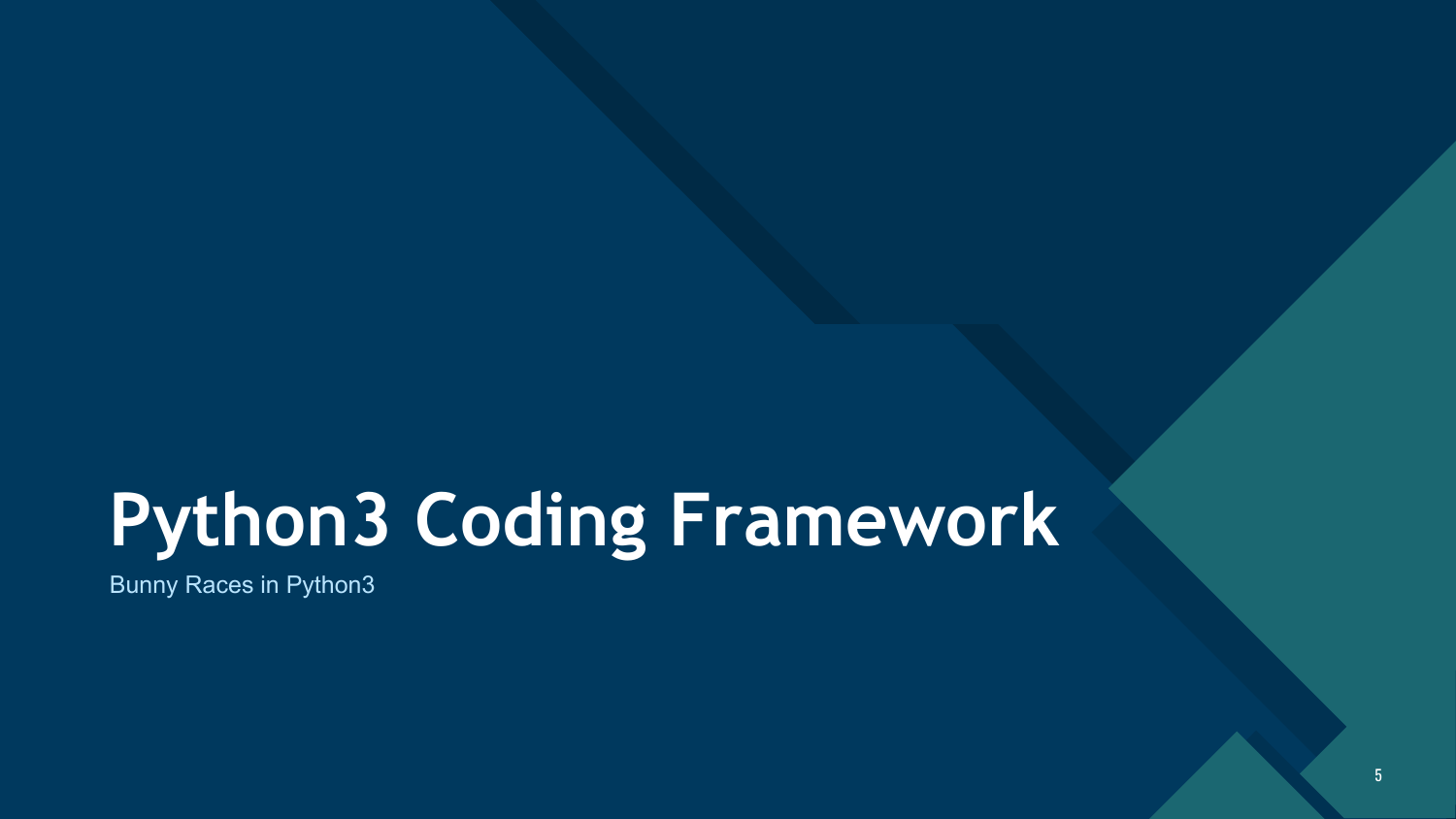## Python3 "Stub"

| <b>II II II</b>                              |  |  |
|----------------------------------------------|--|--|
| Exercise:                                    |  |  |
| Coder:                                       |  |  |
| Date:                                        |  |  |
| $\overline{M}$ $\overline{M}$ $\overline{M}$ |  |  |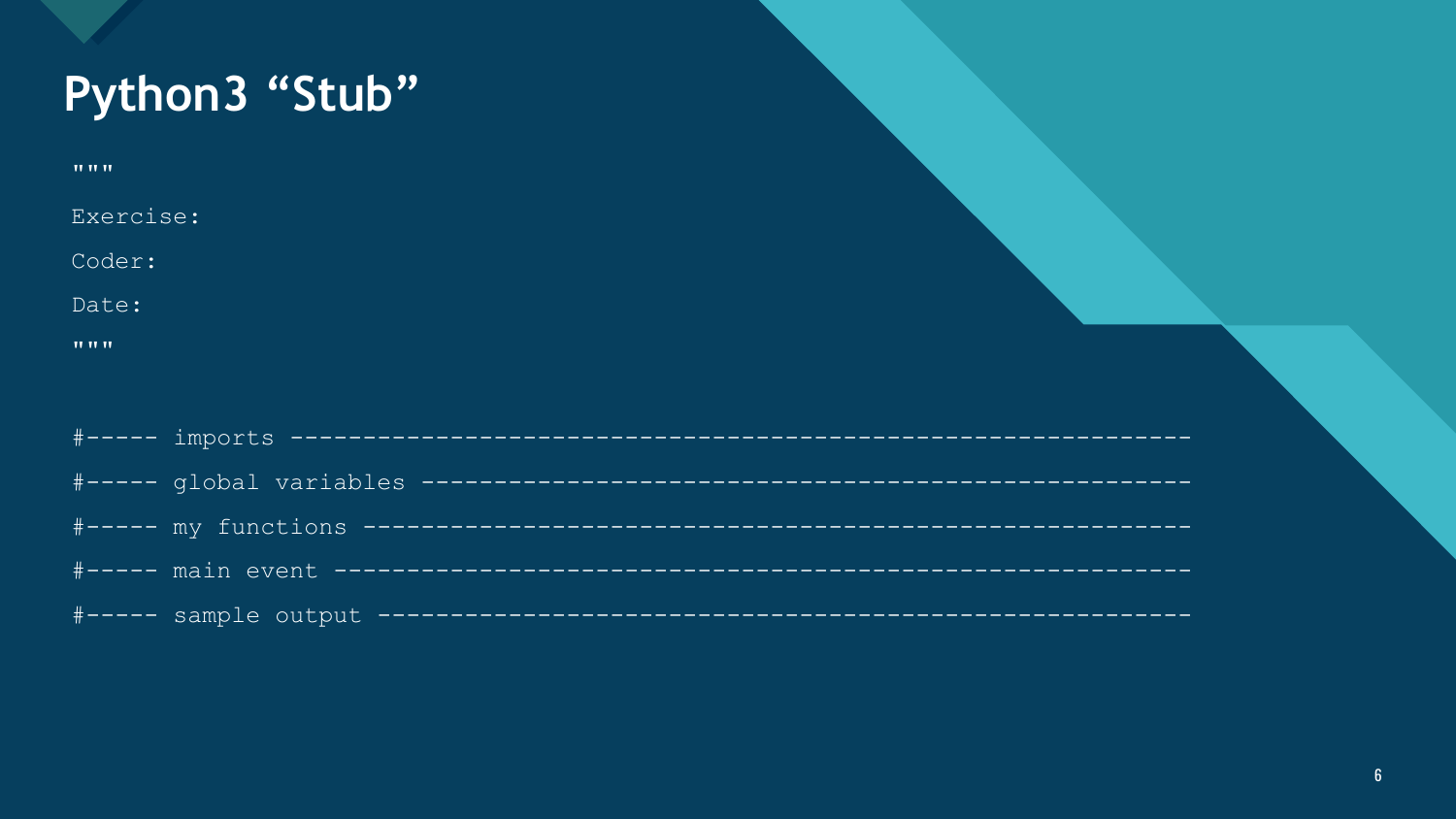## **Bunny Races: The 'main event'**

print("===== Bunny Races! =====")

#### **while True:**

 $n = int(input("How many bunnies to race? ('0' to quit): '')$ if  $n \leq 0$ :

#### **break**

```
show each run = input("Show each run? (y/n): ")
   show each run = show each run.lower()[0]if show each run == "y":
       show runs = Trueelse:
       show runs = False
   hops = \lceil \rceilfor b in range(1, n+1, 1): 
       num hops = race a bunny()
       if show_runs: 
           print(str(b) + ": " + str(num hops))
       hops.append(num hops)
   #end for loop
   stats(hops)
#end while loop
print("\nThanks for using our app!")
```
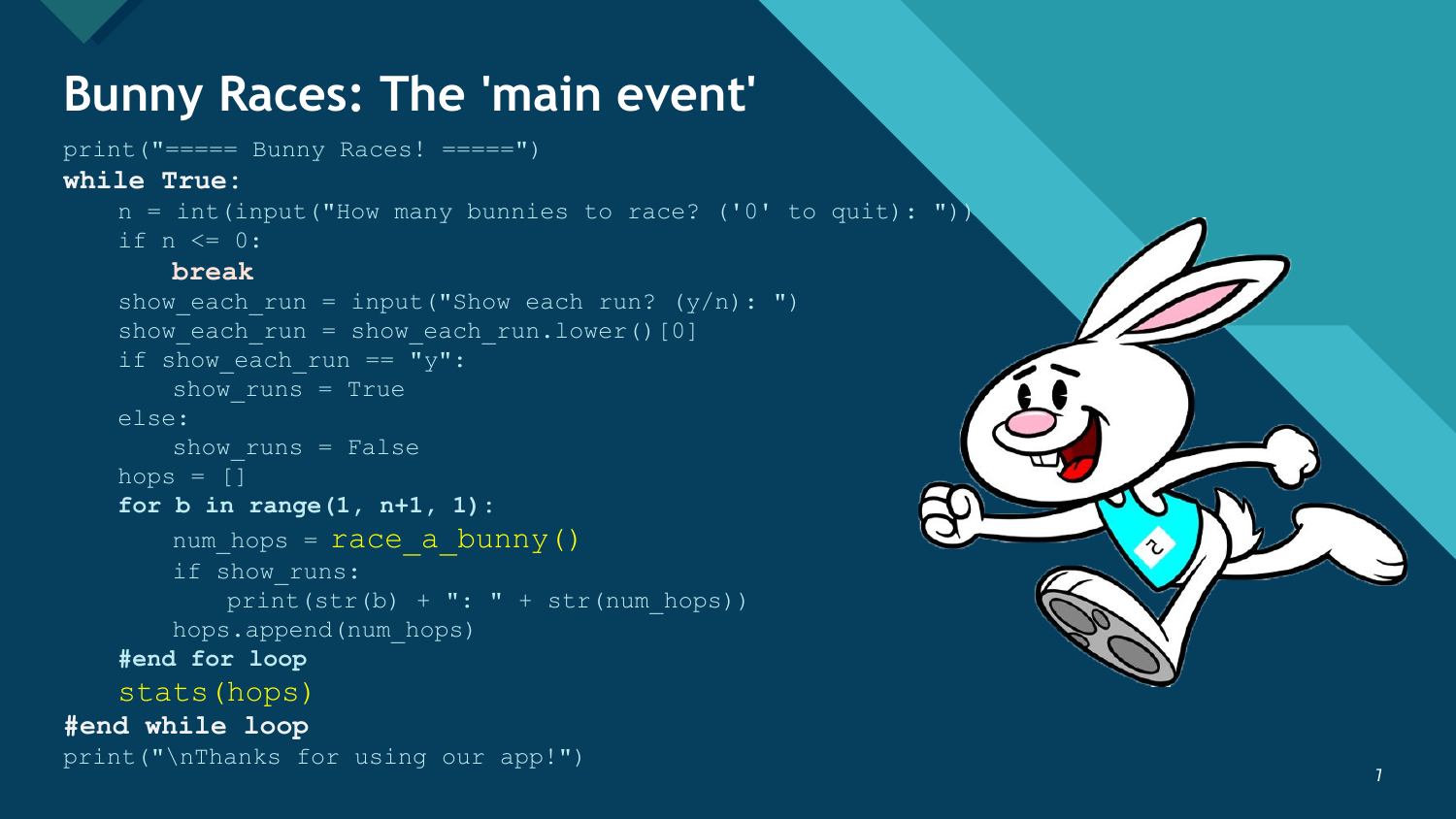## **Racing Secrets CLICK 34**

#### import random

a hop =  $r$ andom.random()  $#a$  float in  $[0, 1)$ 

## **Function Stuff**

def race a bunny(): pass #end function race\_a\_bunny

#### def stats(lst):

pass #end function stats

## **Random Stuff Statistical Stuff**

Given:  $1st = [2, 3, 2, 7, 2, 9, 4, 3, 2, 3]$ 

- 1. n = len(lst) #len function: number of elements 2.  $a$  sum = sum(list)
- 3. a min =  $min(1st)$
- 4. a max = max(lst)
- 5. freq =  $[0]$  \* a max # create a list to house hops!

Sometimes using built-in functions is easier than using 'brute force' but sometimes it's also instructive to use 'brute force' to make sure you understand a process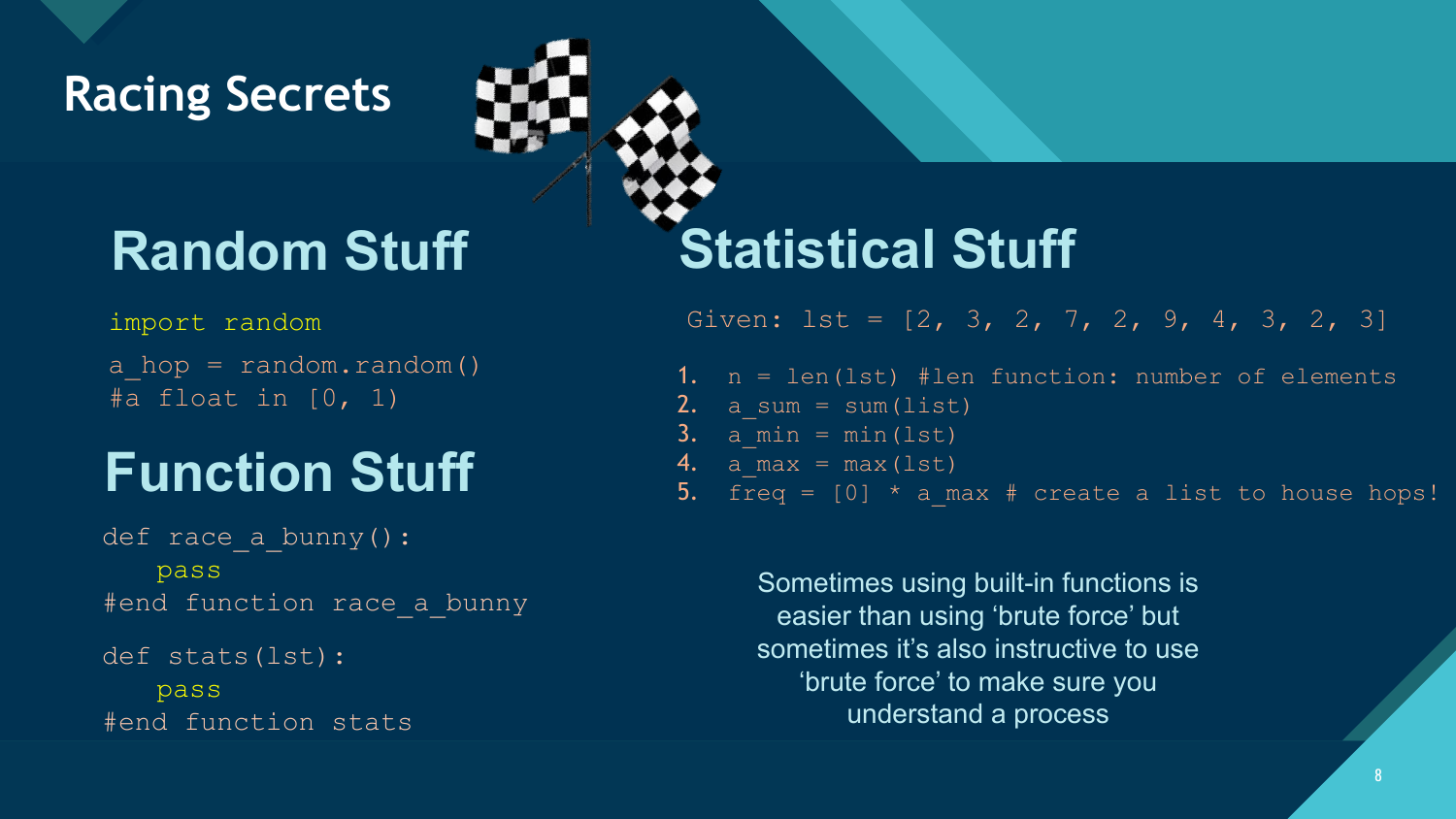### Bunny Races: race\_a\_bunny function

**def race\_a\_bunny():**  $b = 0$  #starting location for a bunny hops = 0 #accumulator **while b < 1: hops += 1 b += random.random() #gives numbers in [0, 1) #end loop**

return hops **#end function race\_a\_bunny**

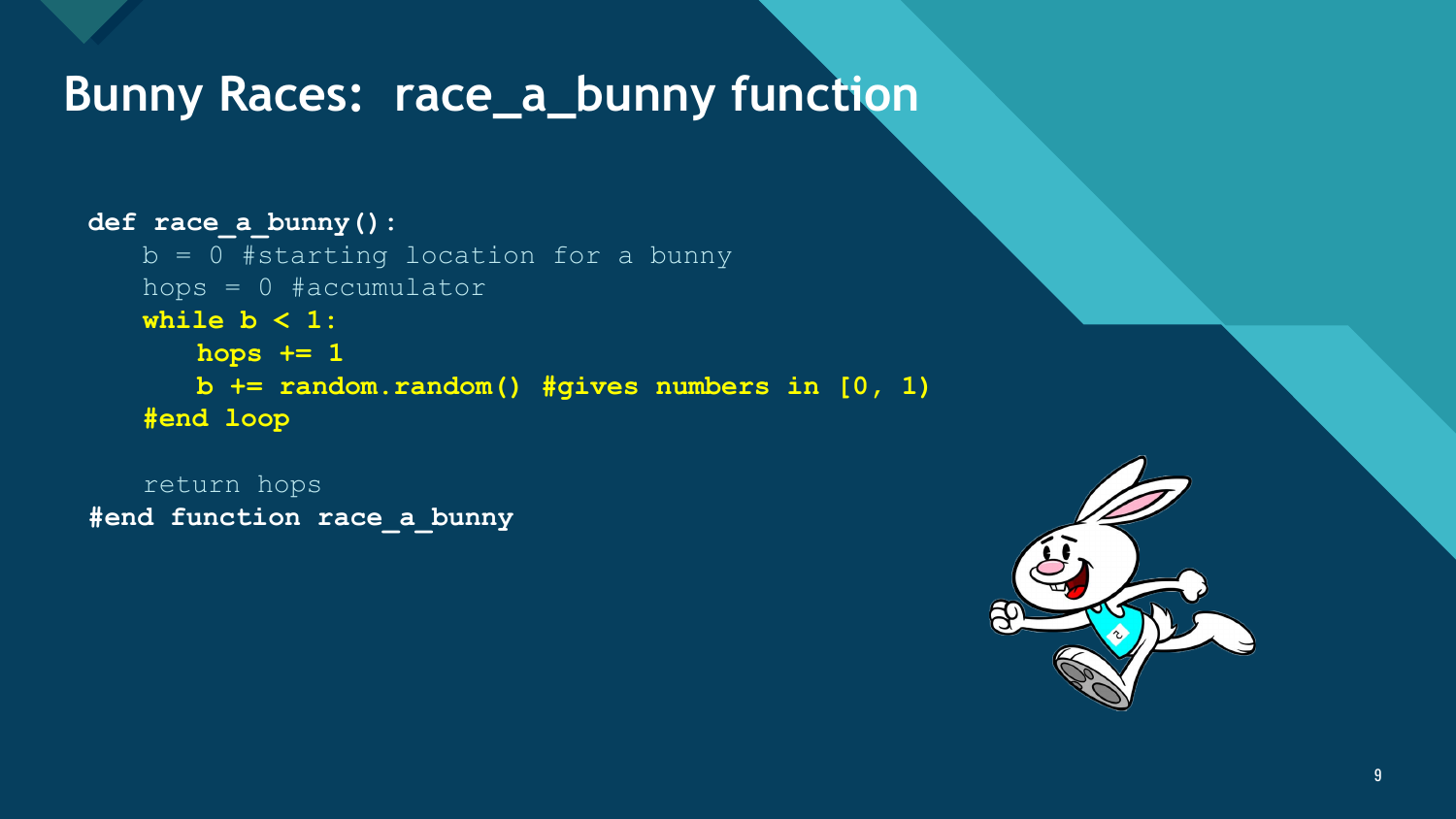## **Bunny Races: stats function**

```
\bulletdef stats(lst):
   print("----- Summary Statistics -----")
   n = len(lst)print("n = " + str(n))
                                                      \boldsymbol{\mathsf{x}}\bullet 0
   a sum = sum(lst)
   prime("Sum = " + str(a sum))#dwr! Data type?!
   print("Average = " + str(an avg))
   a min = min(lst) #built-in!
   print("Minimum = " + str(a min))
   #For fun: find 'max' with brute force, not the built-in: a_max = max(lst) 
   #assume the max is the first element in the list
   a_max = lst[0]
   for v in lst:
      if v > a max:amax = v#end for loop
   print("Maximum = " + str(a_max)) To be continued
```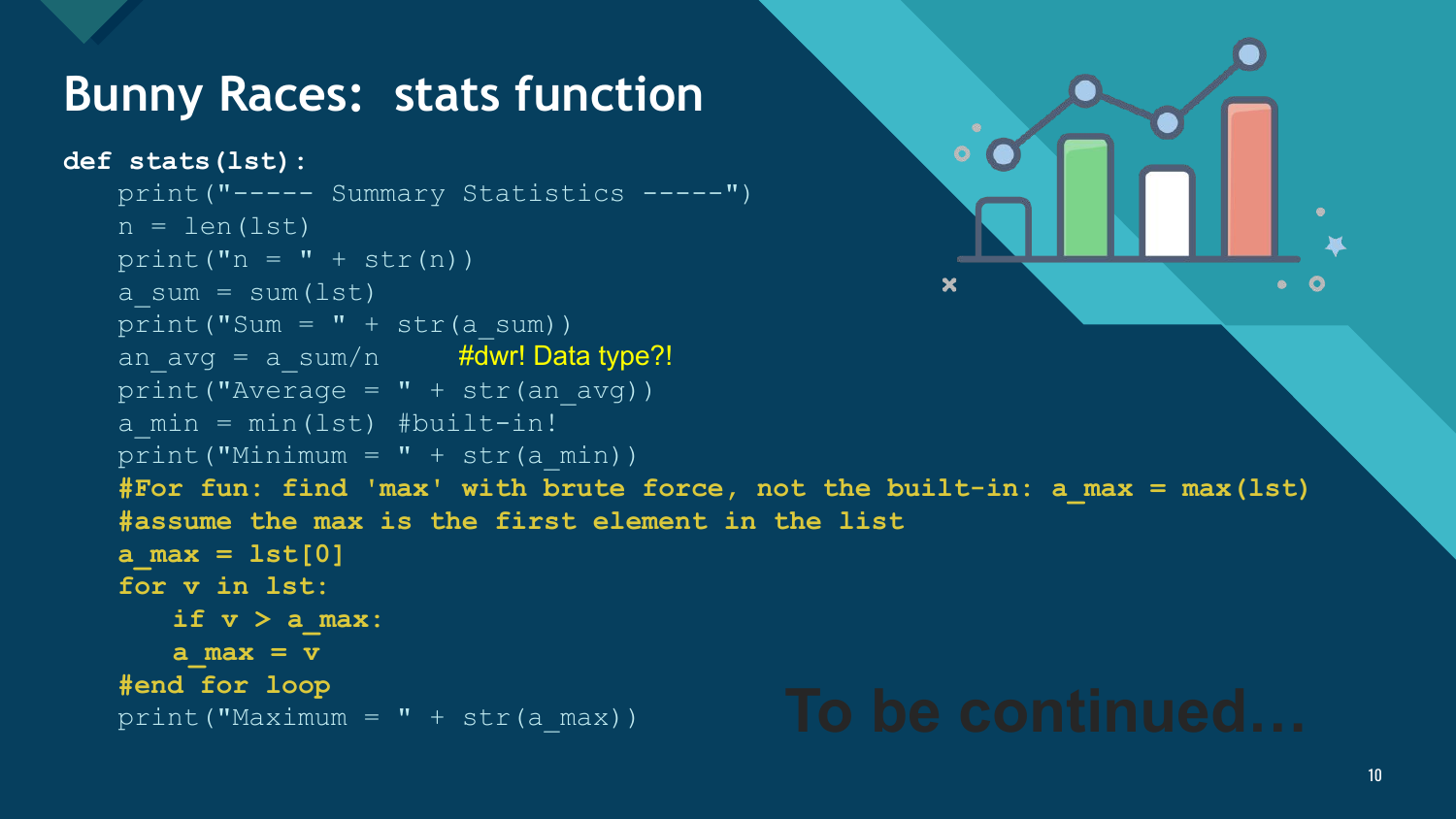## **Bunny Races: stats function continued**

 $\bullet$ 

 $\mathbf x$ 

#### **def stats(lst):**

```
#frequency analysis
   print("Frequencies:")
   freq = [0]*a max
   #iterate through lst, collecting frequencies
   for v in lst:
      freq[v-1] += 1#end for loop
   print(freq)
#end function stats
```
11

 $\bullet$  0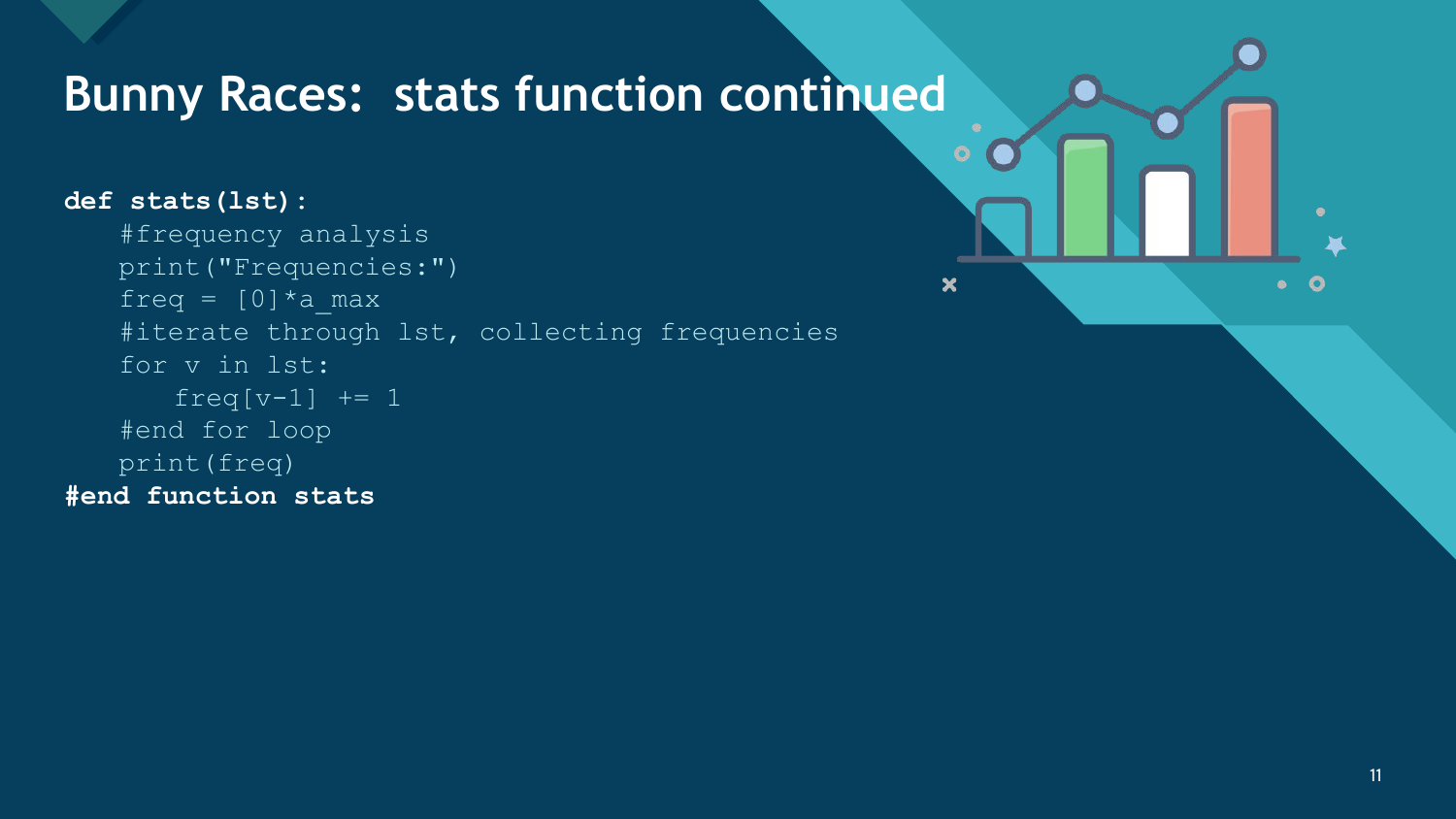

<https://codehs.com/sandbox/techtoolsguru/bunnyracespy3-start>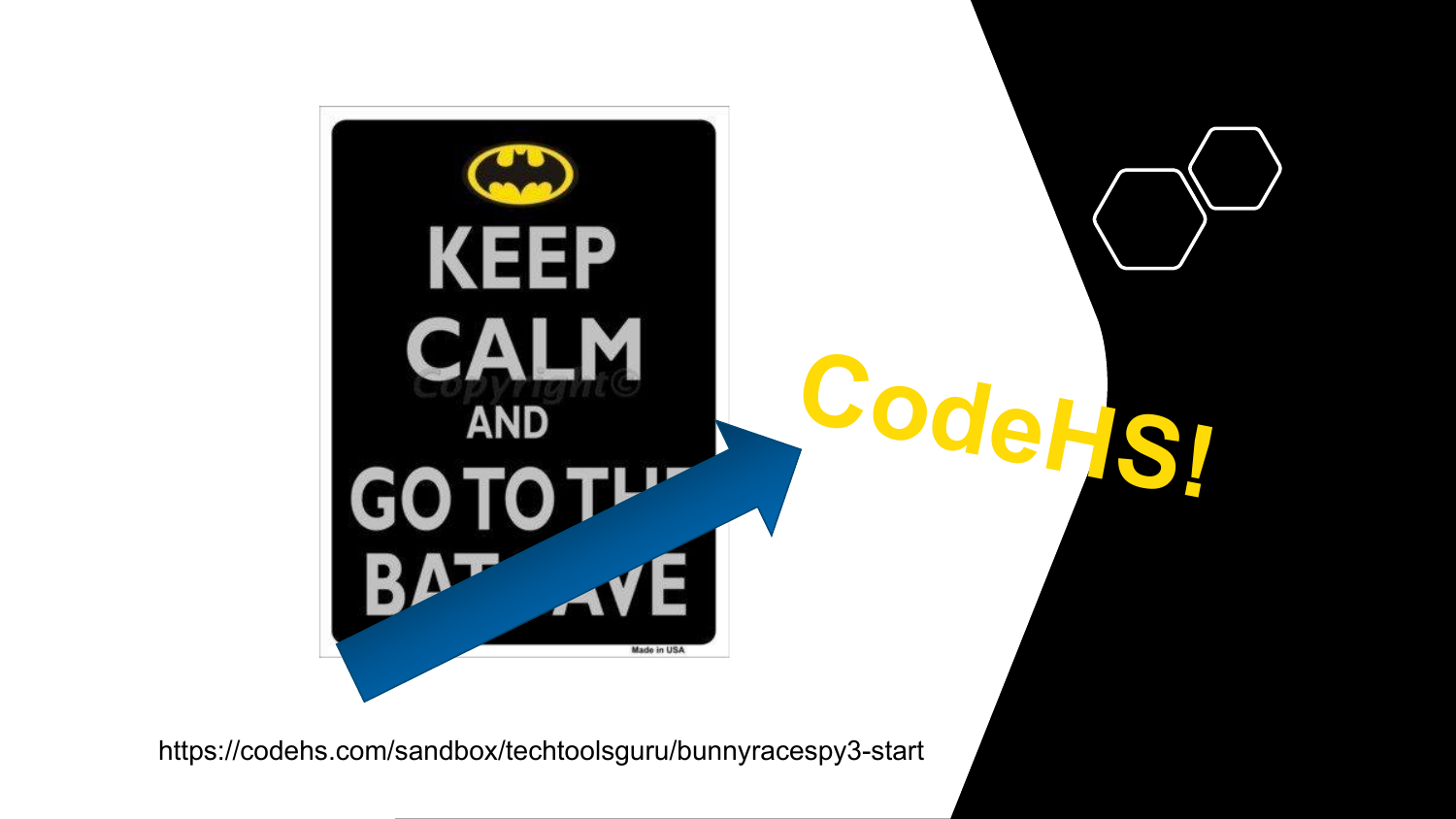<span id="page-12-0"></span>

- Avoid using variable names that are the same as function names
- Use meaningful, self-documenting variable names
- Never create a while loop that has no way of ending – provide a 'reachable' break
- Before doing something by 'brute force' ask: is there a built-in function that can do the job?
- It's 'good practice' to show that an app has ended (it's also very courteous!)
- If you ask for input, include a 'hint' as to what you want them to provide
- Assume the worst when users provide input and code accordingly
- When given a project, look to see if any sample output is provided
- Remember to str numeric output when necessary
- Watch out with *ANY* division use!
- Use meaningful comments
- Mark the end of major code blocks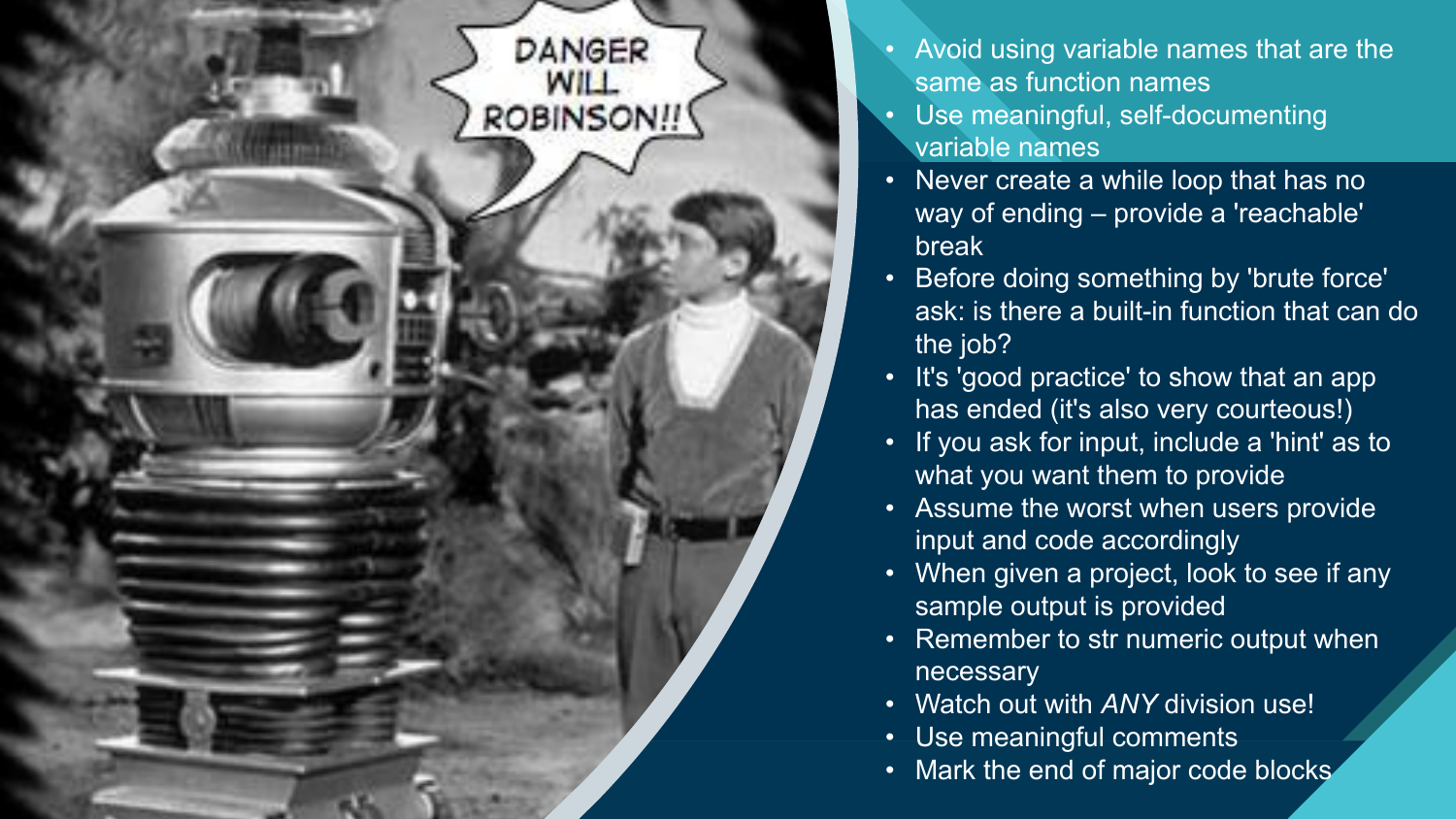## **Expected Outcomes: Monitored and Summarized**

===== Bunny Races! ===== How many bunnies to race? ('0' to quit): 5 Show each run? (y/n): y  $1: 2$  $2: 4$ 3: 6 4: 2 5: 3 ----- Summary Statistics ----  $n = 5$  $Sum = 17$ Average  $= 3.4$ Minimum  $= 2$ Maximum = 6 Frequencies:  $[0, 2, 1, 1, 0, 1]$ How many bunnies to race? ('0' to quit): 0

Thanks for using our app!

===== Bunny Races! ===== How many bunnies to race? ('0' to quit): 5000 Show each run? (y/n): n ----- Summary Statistics ----  $n = 5000$ Sum = 13577 Average = 2.7154 Minimum  $= 2$ Maximum = 7 Frequencies: [0, 2478, 1702, 622, 167, 25, 6] How many bunnies to race? ('0' to quit): 0

Thanks for using our app!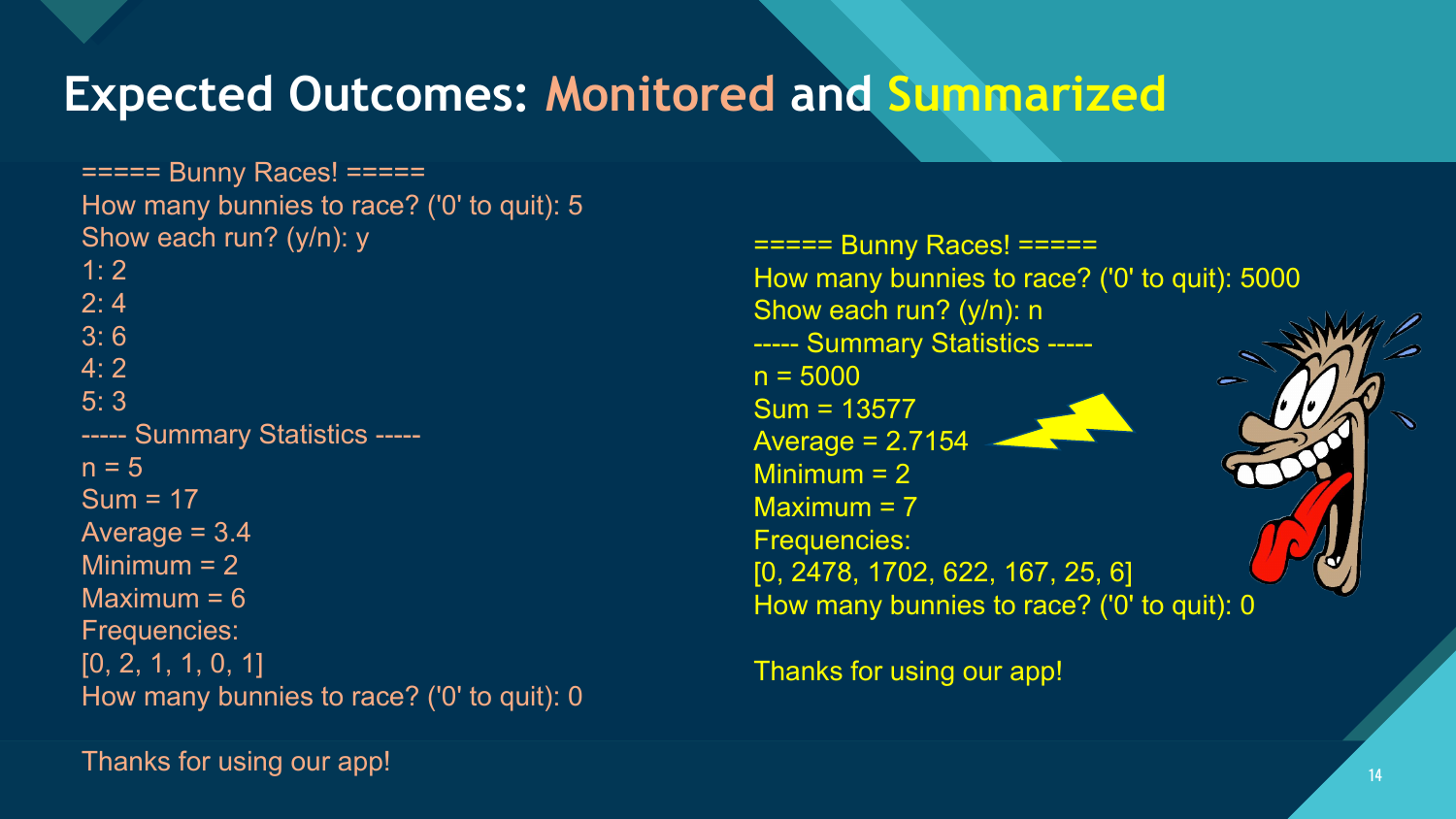# "

## What we learn with pleasure, we never forget - Alfred Mercier

<https://codehs.com/sandbox/techtoolsguru/bunnyracespy3-final>